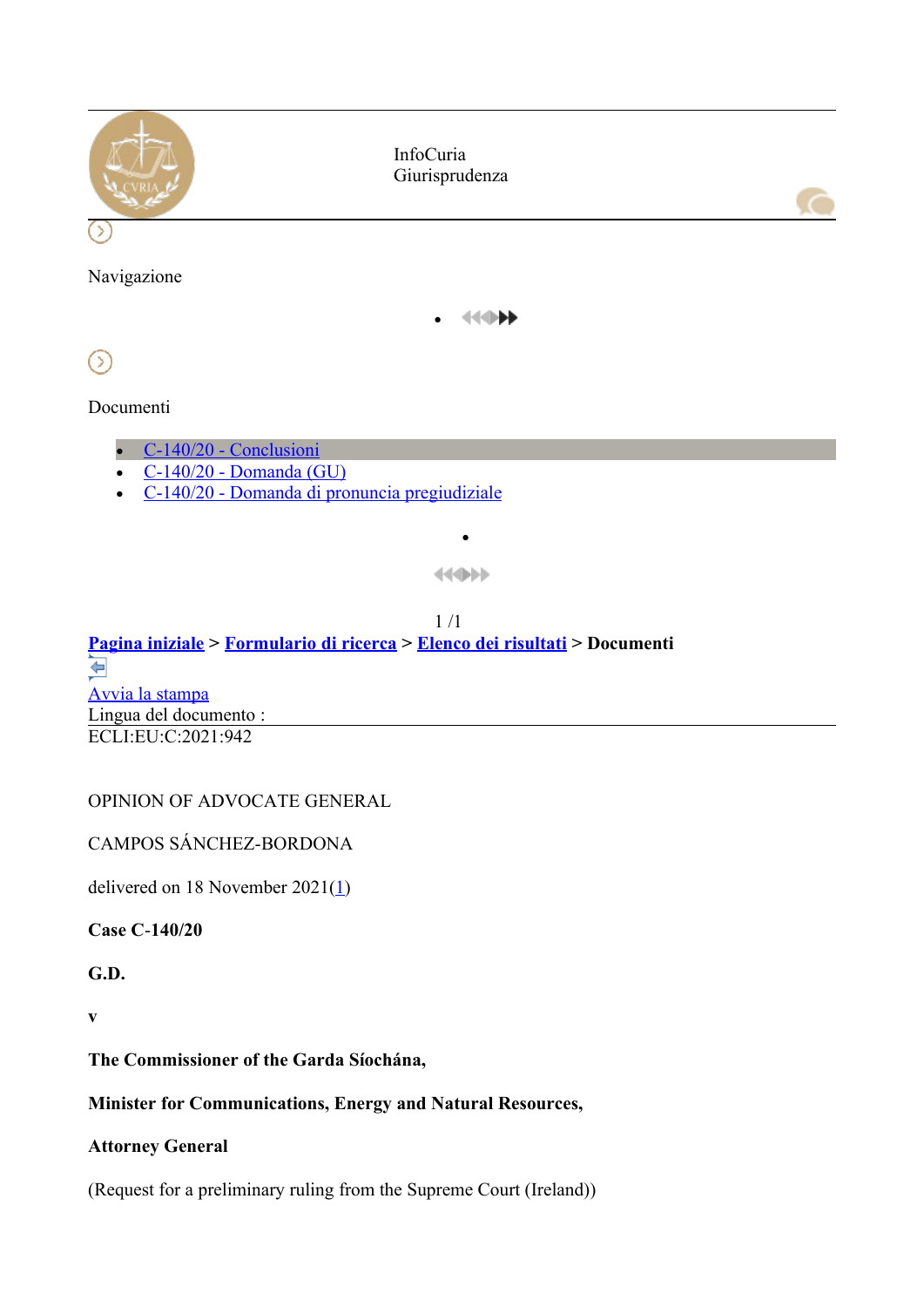(Reference for a preliminary ruling – Telecommunications – Processing of personal data – Confidentiality of communications – Electronic communications service providers – Directive 2002/58/EC – Article 15(1) – Article 4(2) TEU – Charter of Fundamental Rights of the European Union – Articles 7, 8, 11 and 52(1) – General and indiscriminate retention of traffic and location data – Access to retained data – Use of retained data as evidence in criminal proceedings)

1. This request for a preliminary ruling – to which can be added the requests in Joined Cases C-793/19, *SpaceNet*, and C-794/19, *Telekom Deutschland*, in which I am also delivering the Opinion (2) today – demonstrates, once again, the concern raised in some Member States by the Court's case-law on the retention of and access to personal data generated in the electronic communications sector.

2. In the Opinions in Cases C-511/18 and C-512/18, *La Quadrature du Net and Others*, (3) and C-520/18, *Ordre des barreaux francophones et germanophone and Others*, (4) I stated that the following were, at that time, the most important milestones in that case-law:

– the judgment of 8 April 2014, *Digital Rights Ireland and Others*, (5) which ruled that Directive 2006/24/EC (6) was invalid in that it entailed disproportionate interference with the rights recognised by Articles 7 and 8 of the Charter of Fundamental Rights of the European Union ('the Charter');

– the judgment of 21 December 2016, *Tele2 Sverige and Watson and Others*, (7) which held that Article 15(1) of Directive 2002/58/EC (8) precludes national legislation which, for the purpose of fighting serious crime, provides for the general and indiscriminate retention of all traffic and location data;

– the judgment of 2 October 2018, *Ministerio Fiscal*, (9) which confirmed the interpretation of Article 15(1) of Directive 2002/58, pointing out the importance of the principle of proportionality in that regard.

3. In 2018, a number of courts of certain Member States submitted requests for a preliminary ruling to the Court, expressing their uncertainties concerning whether those judgments (of 2014, 2016 and 2018) might deprive national authorities of a necessary tool for safeguarding national security and fighting crime and terrorism.

4. Four of those requests for a preliminary ruling resulted in the judgments in *Privacy International* (10) and *La Quadrature du Net and Others*, (11) both of 6 October 2020, which essentially confirmed the case-law laid down in the judgment in *Tele2 Sverige*, while introducing a number of supplementary qualifications.

5. As a result of their origin (the Grand Chamber of the Court of Justice), their content and their intention of explaining in detail, in a dialogue with the referring courts, the grounds which, nevertheless, justified the views set out therein, those two 'recapitulatory' judgments of 6 October 2020 might be expected to have resolved the debate. Any other request for preliminary ruling on the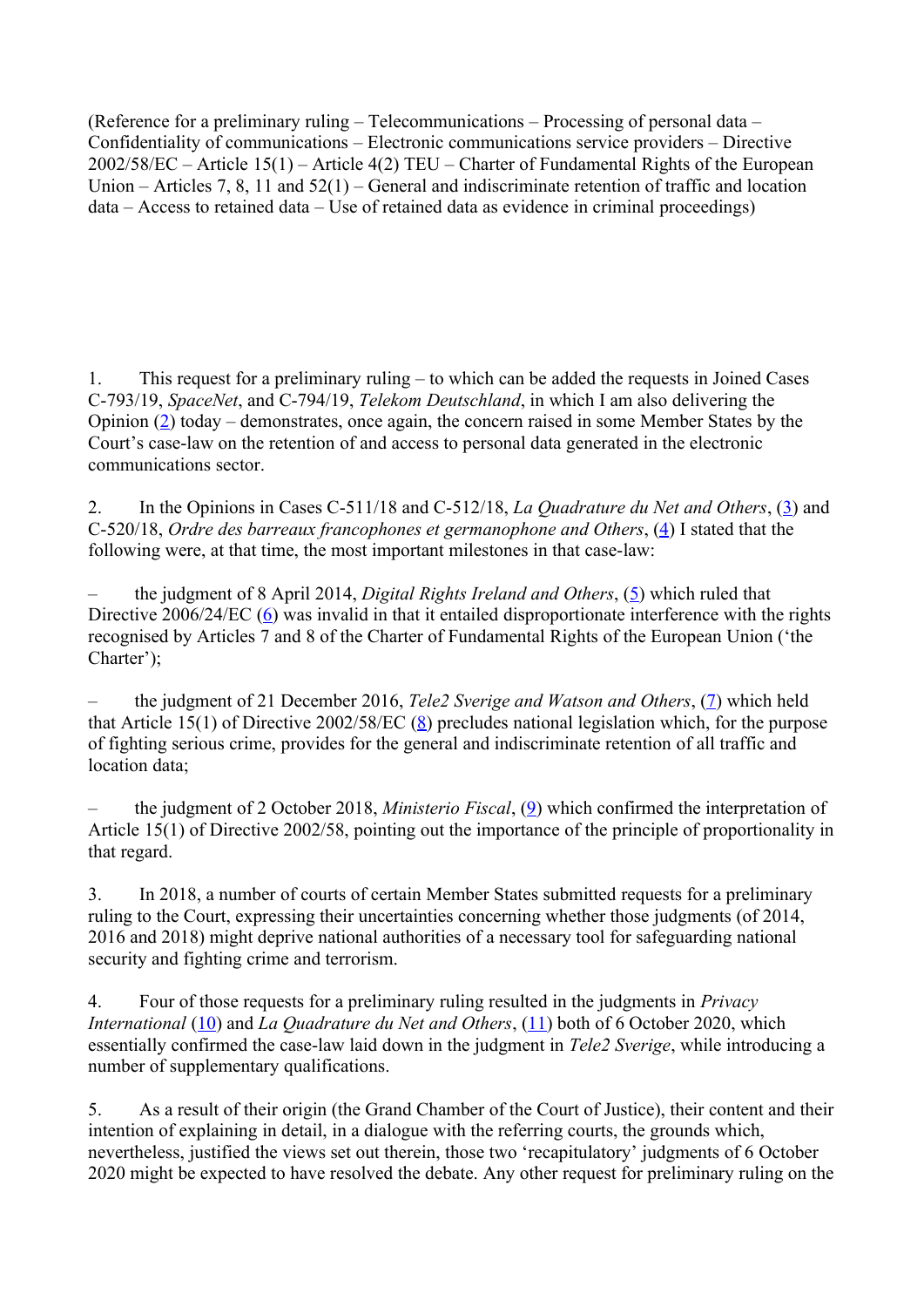same subject would therefore warrant a reasoned order pursuant to Article 99 of the Rules of Procedure of the Court of Justice.

6. However, prior to 6 October 2020, the Registry of the Court had received three other requests for a preliminary ruling (in this case and in Joined Cases C-793/19 and C-794/19), which again called into question the case-law laid down in connection with Article 15(1) of Directive 2002/58.

7. The Court made each of the referring courts aware of the judgments of 6 October 2020, in case it should wish to withdraw its request for a preliminary ruling. When the referring court insisted on maintaining its request, as I shall explain below, (12) it was decided not to apply Article 99 of the Rules of Procedure and that the Grand Chamber of the Court of Justice would reply to it.

## I. **Legislative framework**

## A. **European Union law. Directive 2002/58**

8. According to Article 5(1) ('Confidentiality of the communications'):

'Member States shall ensure the confidentiality of communications and the related traffic data by means of a public communications network and publicly available electronic communications services, through national legislation. In particular, they shall prohibit listening, tapping, storage or other kinds of interception or surveillance of communications and the related traffic data by persons other than users, without the consent of the users concerned, except when legally authorised to do so in accordance with Article 15(1). This paragraph shall not prevent technical storage which is necessary for the conveyance of a communication without prejudice to the principle of confidentiality.'

9. Article 6 ('Traffic data') provides:

'1. Traffic data relating to subscribers and users processed and stored by the provider of a public communications network or publicly available electronic communications service must be erased or made anonymous when it is no longer needed for the purpose of the transmission of a communication without prejudice to paragraphs 2, 3 and 5 of this Article and Article 15(1).

2. Traffic data necessary for the purposes of subscriber billing and interconnection payments may be processed. Such processing is permissible only up to the end of the period during which the bill may lawfully be challenged or payment pursued.

…'

10. Article 15 ('Application of certain provisions of Directive 95/46/EC') (13) provides in paragraph 1:

'Member States may adopt legislative measures to restrict the scope of the rights and obligations provided for in Article 5, Article 6, Article 8(1), (2), (3) and (4), and Article 9 of this Directive when such restriction constitutes a necessary, appropriate and proportionate measure within a democratic society to safeguard national security (i.e. State security), defence, public security, and the prevention, investigation, detection and prosecution of criminal offences or of unauthorised use of the electronic communication system, as referred to in Article 13(1) of Directive 95/46/EC. To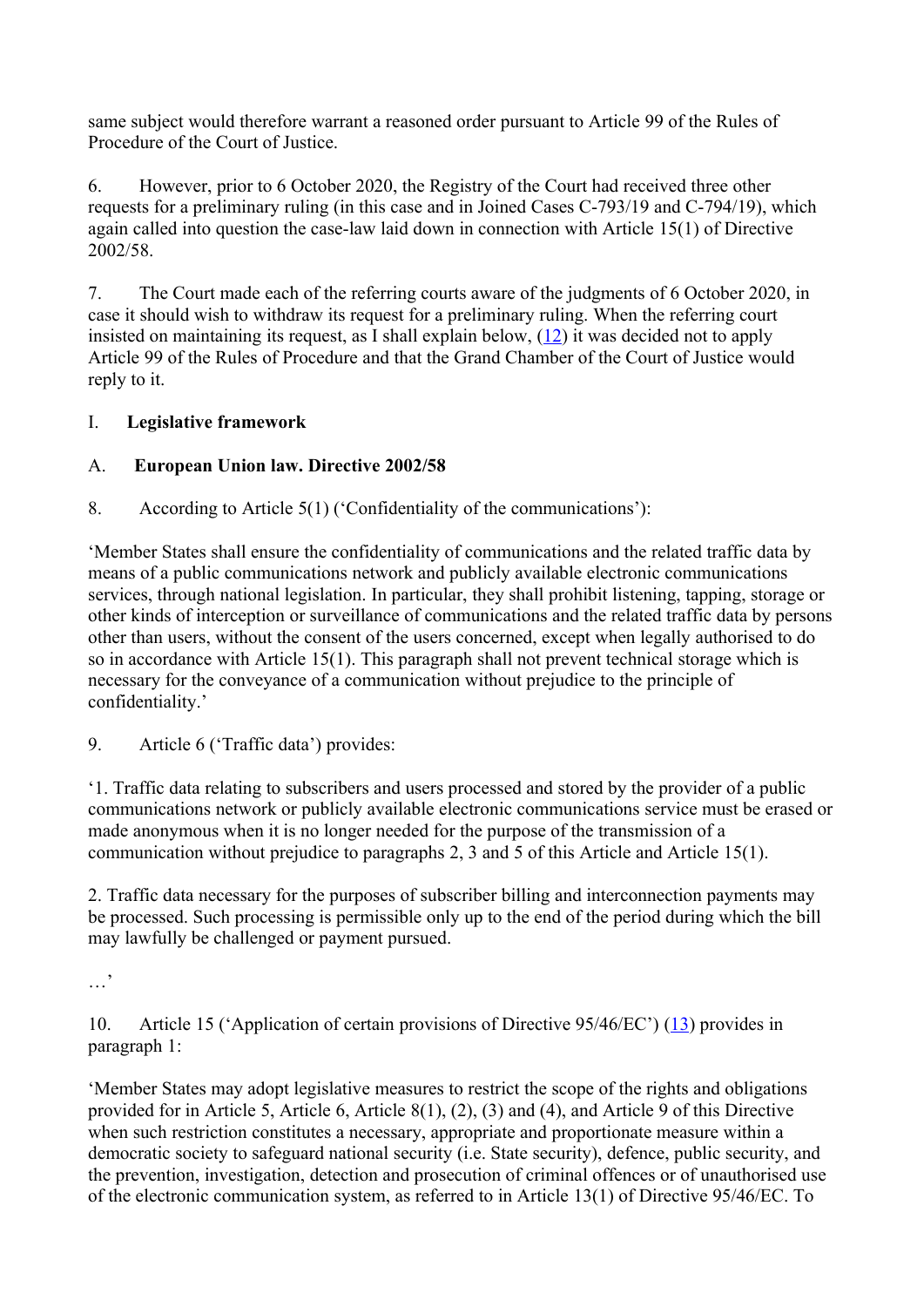this end, Member States may, inter alia, adopt legislative measures providing for the retention of data for a limited period justified on the grounds laid down in this paragraph. All the measures referred to in this paragraph shall be in accordance with the general principles of Community law, including those referred to in Article 6(1) and (2) of the Treaty on European Union.'

#### B. **National law. Communications (Retention of Data) Act 2011 ('the 2011 Act')**

11. The Supreme Court's presentation of national law in paragraph 3 of its order for reference is as follows:

– 'The 2011 Act was enacted with the express purpose of giving effect to … Directive [2006/54].

– … s. 3 of the Act requires all service providers to retain the "fixed network telephony and mobile telephony data" for a period of two years.

– This is data which identifies the source, the destination, and the date and time of the start and end of a communication, the type of communication involved, and the type of and the geographic location of the communications equipment used. The content of communications does not fall within this type of data.

– This data may be accessed and disclosed as a result of a disclosure request. Section 6 of the 2011 Act provides for the conditions under which a disclosure request may be made, and subs. (1) provides that a member of An Garda Siochana not below the rank of chief superintendent may make a disclosure request where that member is satisfied that the data are required for, inter alia*,* the prevention, detection, investigation or prosecution of a serious offence. A "serious offence" is defined as one which is punishable by imprisonment for a term of 5 years or more and also those other offences listed in Schedule 1 to the Act.

– Oversight mechanisms prescribed by the 2011 Act include the complaints procedure set out at s. 10 thereof, and the duties of a "designated judge", as provided by s. 12, who is given the task of reviewing the operation of the provisions of the Act.

... as a matter of internal policy, the head of An Garda Siochana, the Garda Commissioner, determined that applications for the disclosure of telephony data made under the 2011 Act should be dealt with in a centralised manner, by a single chief superintendent. The detective chief superintendent given responsibility for data disclosure was the head of the security and intelligence section of An Garda Siochana, and it is he or she who ultimately decides whether to issue a request for disclosure to the communication service providers under the provisions of the 2011 Act. A small, independent unit known as the Telecommunications Liaison Unit ("the TLU") was established to support the functions of the detective chief superintendent and to act as the single point of contact with service providers.

– At the times relevant to this investigation, all disclosure requests had to be approved in the first instance by a superintendent (or an inspector acting in that capacity) and were then sent to be processed by the TLU. Investigators were directed to include sufficient detail in the request to enable an informed decision to be made, and to bear in mind that the chief superintendent might have to justify the decision later in court or to the designated High Court judge. The TLU and the detective chief superintendent are required to verify the legality, proportionality and necessity of disclosure requests sought by members of An Garda Siochana. Applications deemed not to comply with the requirements of the law or of internal garda protocols were returned for clarification or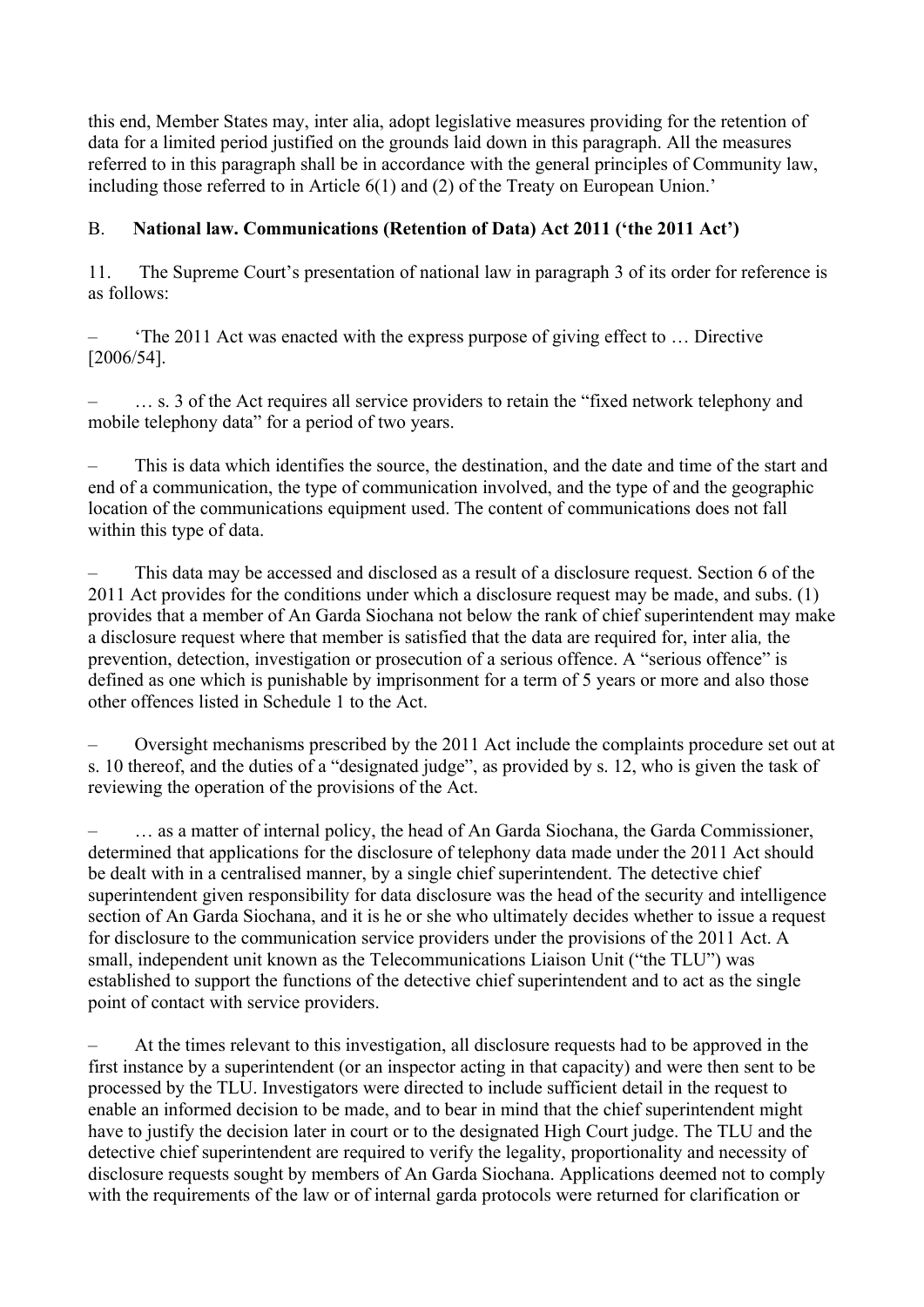additional information. Under a Memorandum of Understanding issued in May 2011, service providers would not process requests for call related data that did not come through this process. The TLU is also subject to audit by the Data Protection Commissioner.'

12. Appendix I to the order for reference includes some additional information about the provisions of the 2011 Act. According to that information:

– Section 1 of the 2011 Act defines 'data' as 'traffic data or location data and the related data necessary to identify the subscriber or user'.

– Section 6(1) of the 2011 Act permits a Garda officer, in the terms set out above, to access such data if that officer considers that the data is required for: '(a) the prevention, detection, investigation or prosecution of a serious offence; (b) the safeguarding of the security of the State; and (c) the saving of human life'.

## II. **Facts, dispute and questions referred for a preliminary ruling**

13. G.D. was sentenced in 2015 to life imprisonment for murder. During the appeal proceedings before the Irish Court of Appeal, he unsuccessfully contested the admissibility of certain incriminating evidence based on telephony data retained under national law.

14. In parallel to the criminal appeal, G.D. commenced *civil* proceedings (14) before the High Court (Ireland) in order to challenge the validity of a number of provisions of the 2011 Act, pursuant to which the telephony data concerned was retained and could be accessed.

15. By judgment of 6 December 2018, the High Court granted G.D.'s application seeking a declaration that Section 6(1)(a) of the 2011 Act was inconsistent with Article 15(1) of Directive 2002/58, in conjunction with Articles 7, 8 and 52(1) of the Charter.

16. The Irish Government appealed against that judgment to the Supreme Court (Ireland), which has referred the following questions to the Court of Justice for a preliminary ruling:

'(1) Is a general/universal data retention regime – even subject to stringent restrictions on retention and access – *per se* contrary to the provisions of Article 15 of [Directive 2002/58], as interpreted in light of the Charter?

(2) In considering whether to grant a declaration of inconsistency of a national measure implemented pursuant to [Directive 2006/24], and making provision for a general data retention regime (subject to the necessary stringent controls on retention and/or in relation to access), and in particular in assessing the proportionality of any such regime, is a national court entitled to have regard to the fact that data may be retained lawfully by service providers for their own commercial purposes, and may be required to be retained for reasons of national security excluded from the provisions of [Directive 2002/58]?

(3) In assessing, in the context of determining the compatibility with European Union law and in particular with Charter Rights of a national measure for access to retained data, what criteria should a national court apply in considering whether any such access regime provides the required independent prior scrutiny as determined by the Court of Justice in its case-law? In that context can a national court, in making such an assessment, have any regard to the existence of *ex post* judicial or independent scrutiny?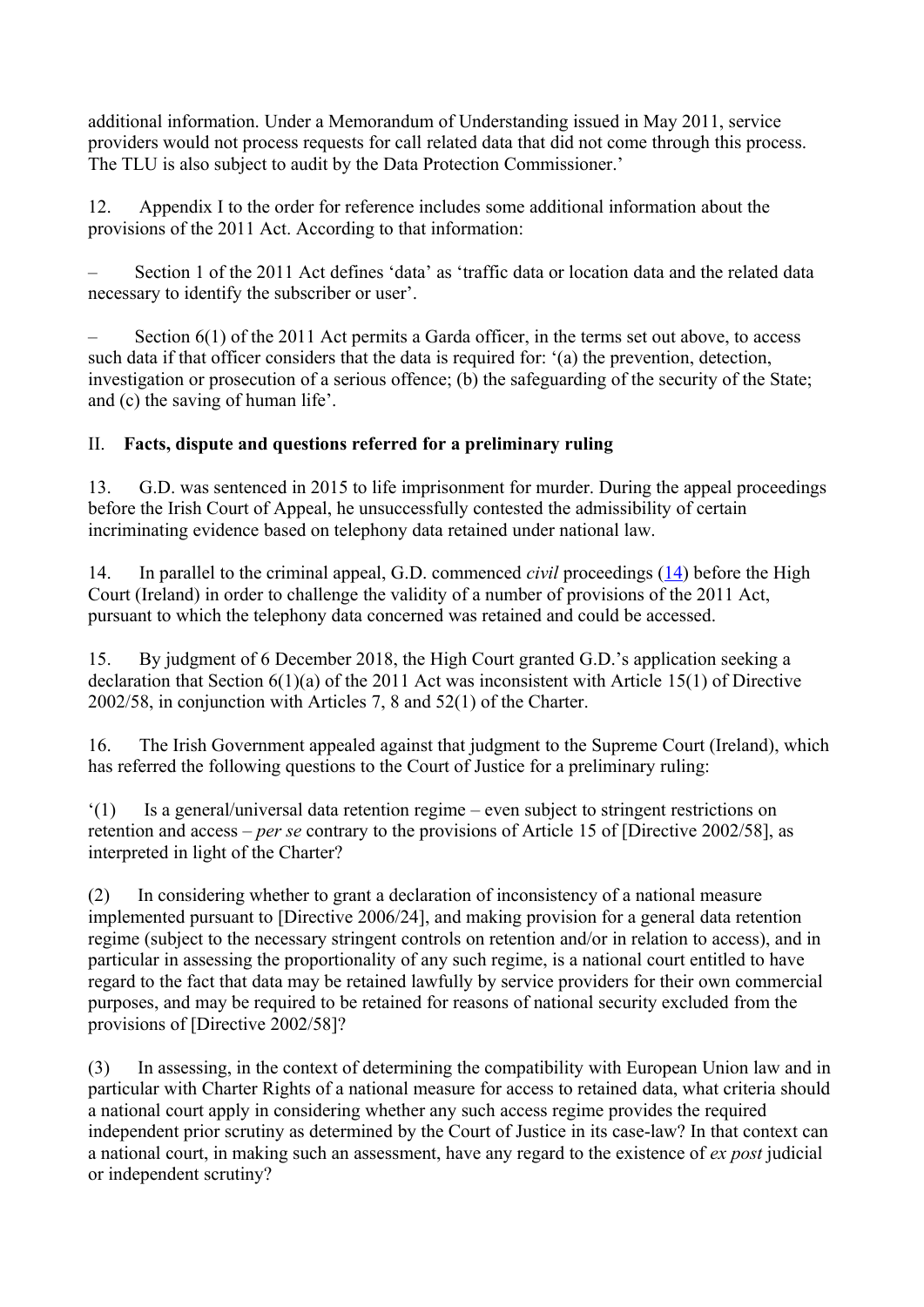(4) In any event, is a national court obliged to declare the inconsistency of a national measure with the provisions of Article 15 of the [Directive 2002/58], if the national measure makes provision for a general data retention regime for the purpose of combating serious crime, and where the national court has concluded, on all the evidence available, that such retention is both essential and strictly necessary to the achievement of the objective of combating serious crime?

(5) If a national court is obliged to conclude that a national measure is inconsistent with the provisions of Article 15 of [Directive 2002/58], as interpreted in the light of the Charter, is it entitled to limit the temporal effect of any such declaration, if satisfied that a failure to do so would lead to "resultant chaos and damage to the public interest" (in line with the approach taken, for example, in R *(National Council for Civil Liberties) v Secretary of State for Home Department and Secretary of State for Foreign Affairs* [2018] EWHC 975, at paragraph 46)?

(6) May a national court invited to declare the inconsistency of national legislation with Article 15 of the [Directive 2002/58], and/or to disapply this legislation, and/or to declare that the application of such legislation had breached the rights of an individual, either in the context of proceedings commenced in order to facilitate an argument in respect of the admissibility of evidence in criminal proceedings or otherwise, be permitted to refuse such relief in respect of data retained pursuant to the national provision enacted pursuant to the obligation under Article 288 TFEU to faithfully introduce into national law the provisions of a directive, or to limit any such declaration to the period after the declaration of invalidity of the [Directive 2006/24] issued by the CJEU on the 8th day of April, 2014?'

17. The Supreme Court states that evidence of the kind tendered in the criminal proceedings against G.D. is decisive for the detection and prosecution of certain categories of serious offence. It points out that, if the universal retention of metadata were not permitted, even with any conditions of access which may be in place, it would not be possible to identify or properly prosecute the perpetrators of many such offences.

18. In that connection, the Supreme Court has made the following findings:

– alternative forms of data retention, by means of geographical targeting or otherwise, would be ineffective in achieving the objectives of the prevention, investigation, detection and prosecution of at least certain types of serious crime, and further, could give rise to the potential violation of other rights of the individual;

– the objective of the retention of data by any lesser means than that of a general data retention regime, subject to the necessary safeguards, is unworkable;

– the objectives of the prevention, investigation, detection and prosecution of serious crime would be significantly compromised in the absence of a general data retention regime.

#### III. **Procedure before the Court of Justice**

19. The request for a preliminary ruling was received at the Registry of the Court on 25 March 2020.

20. Written observations were lodged by G.D., the Commissioner of the Garda Síochána, the Belgian, Czech, Cypriot, Danish, Spanish, Estonian, Finnish, French, Netherlands, Polish, Portuguese and Swedish Governments, and the European Commission.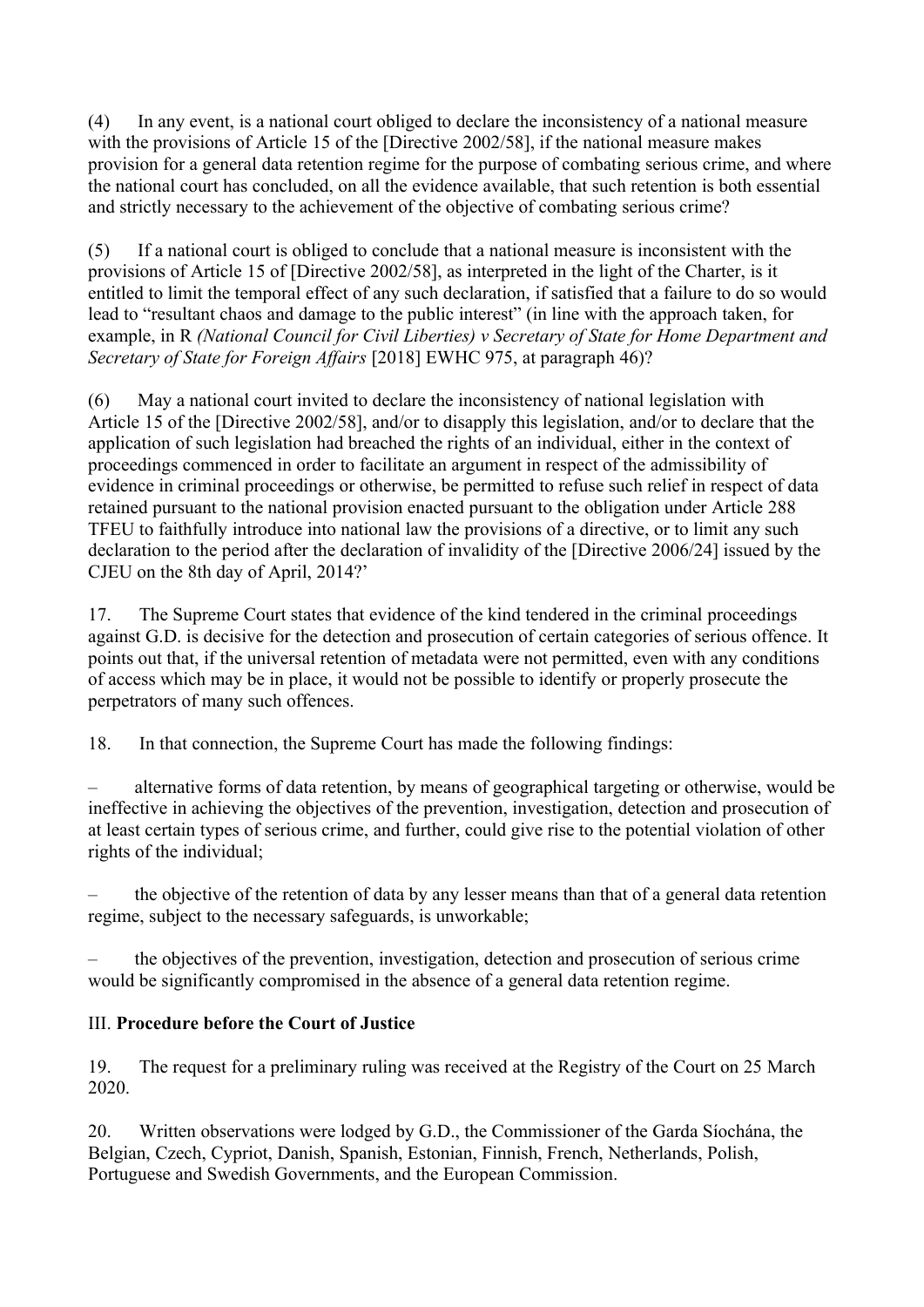21. The referring court was invited to state its views on the possible withdrawal of the reference for a preliminary ruling following the judgment in *La Quadrature du Net*, and it indicated, by letter received at the Registry on 27 October 2020, that it intended to continue with the reference. (15)

22. The hearing, held jointly with that in Joined Cases C-793/19, *SpaceNet*, and C-794/19, *Telekom Deutschland*, took place on 13 September 2021. It was attended by those who had lodged written observations (with the exception of the Belgian, Czech and Portuguese Governments) and the European Data Protection Supervisor.

# IV. **Analysis**

## A. **Introductory observation**

23. Most of the parties who have entered an appearance in the proceedings agree that the six questions referred for a preliminary ruling by the Supreme Court on the subject of Article 15(1) of Directive 2002/58 can be grouped together in three blocks, relating to:

– the lawfulness of a scheme of general and indiscriminate *retention* of data, of itself and in connection with the fight against serious crime (Questions 1, 2 and 4).

– the features required, where appropriate, of *access* to retained data (Question 3).

– the possible temporal limitation of the effects of any declaration of incompatibility with EU law of the national legislation in this field (Questions 5 and 6).

24. In my view, all those questions were answered in full in the judgments in *La Quadrature du Net*, and of 2 March 2021, *Prokuratuur (Conditions of access to data relating to electronic communications*). (16)

25. In relation to the judgment in *La Quadrature du Net*, after that judgment was notified to it, the referring court was particularly laconic in its reply to the Court.

26. Having acknowledged that that judgment assists in clarifying EU law, the referring court merely stated that 'the type of case which underlies the proceedings in which the reference of the Supreme Court has been made differs significantly from the type of situations which underlay the proceedings giving rise to that judgment.' (17)

27. Those assertions of the referring court, made after its request for a preliminary ruling, do not call into question the case-law laid down in *La Quadrature du Net* (as some of the governments intervening in the proceedings have done) or seek clarifications concerning the content of that judgment.

28. Although the 'situations which underlay'  $(18)$  the proceedings giving rise to the judgment in *La Quadrature du Net* differed from that underlying this reference for a preliminary ruling, the important point is that the case-law laid down in general terms in that judgment by the Court of Justice applies *erga omnes* and is binding on all the courts of the Member States in relation to the interpretation of Directive 2002/58.

29. As regards access to retained data, I also believe that the judgment in *Prokuratuur*, which was given after the national court's decision to continue with the reference for a preliminary ruling, dispels the uncertainties raised in the reference.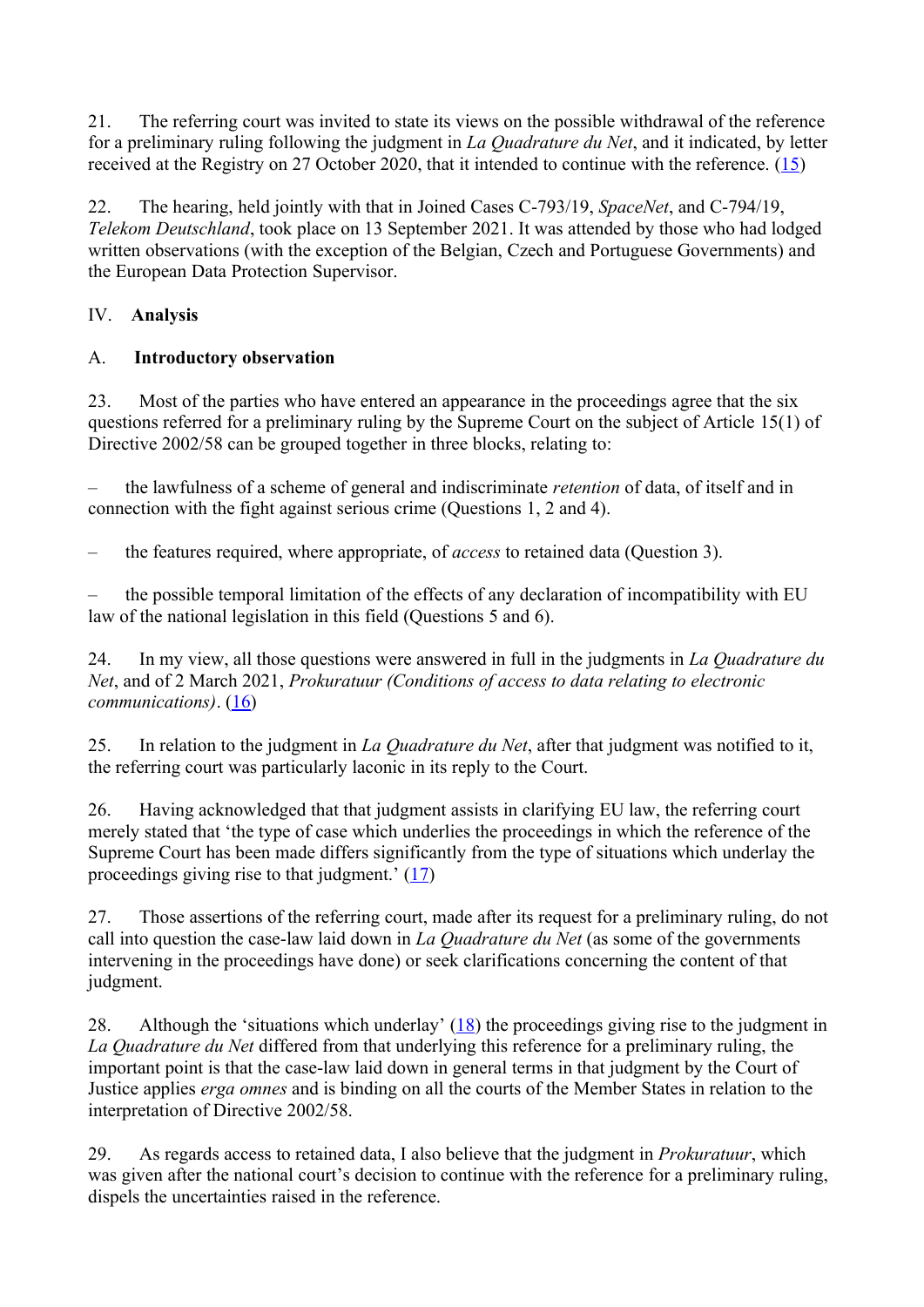30. In those circumstances, and unlike the approach I have taken in the Opinion in *SpaceNet* and *Deutsche Telekom*, (19) I shall confine myself in this Opinion to establishing the consequences for this reference for a preliminary ruling, as it was originally formulated, which flow from the judgments in *La Quadrature du Net* and *Prokuratuur*.

## B. **General and indiscriminate retention of traffic and location data (Questions 1, 2 and 4)**

31. The referring court essentially asks:

– whether Article 15(1) of Directive 2002/58, interpreted in the light of the Charter, precludes a general data retention regime;

– whether, in examining national legislation which creates a regime for the general and indiscriminate retention of traffic and location data, subject to strict controls, it is relevant that service providers may lawfully retain those data for their own commercial purposes and that such retention may be required for reasons of national security;

– whether national legislation continues to be incompatible with Article 15 of Directive 2002/58 if that legislation requires the general retention of such data for the purposes of combating serious crime.

32. As I also argue in the Opinion in *SpaceNet* and *Telekom Deutschland*, (20) the answer to those questions cannot differ from the answer given by the Court in the judgment in *La Quadrature du Net*, which *reviewed* the case-law in that regard.

33. It is important to recall, first, the case-law laid down by the Court in that judgment, paragraph 168 of which summarises it as follows:

'Article 15(1) of Directive 2002/58, read in the light of Articles 7, 8 and 11 and Article 52(1) of the Charter, must be interpreted as precluding legislative measures which, for the purposes laid down in Article 15(1), provide, as a preventive measure, for the general and indiscriminate retention of traffic and location data. By contrast, Article 15(1), read in the light of Articles 7, 8 and 11 and Article 52(1) of the Charter, does not preclude legislative measures that:

– allow, for the purposes of safeguarding national security, recourse to an instruction requiring providers of electronic communications services to retain, generally and indiscriminately, traffic and location data in situations where the Member State concerned is confronted with a serious threat to national security that is shown to be genuine and present or foreseeable, where the decision imposing such an instruction is subject to effective review, either by a court or by an independent administrative body whose decision is binding, the aim of that review being to verify that one of those situations exists and that the conditions and safeguards which must be laid down are observed, and where that instruction may be given only for a period that is limited in time to what is strictly necessary, but which may be extended if that threat persists;

– provide, for the purposes of safeguarding national security, combating serious crime and preventing serious threats to public security, for the targeted retention of traffic and location data which is limited, on the basis of objective and non-discriminatory factors, according to the categories of persons concerned or using a geographical criterion, for a period that is limited in time to what is strictly necessary, but which may be extended;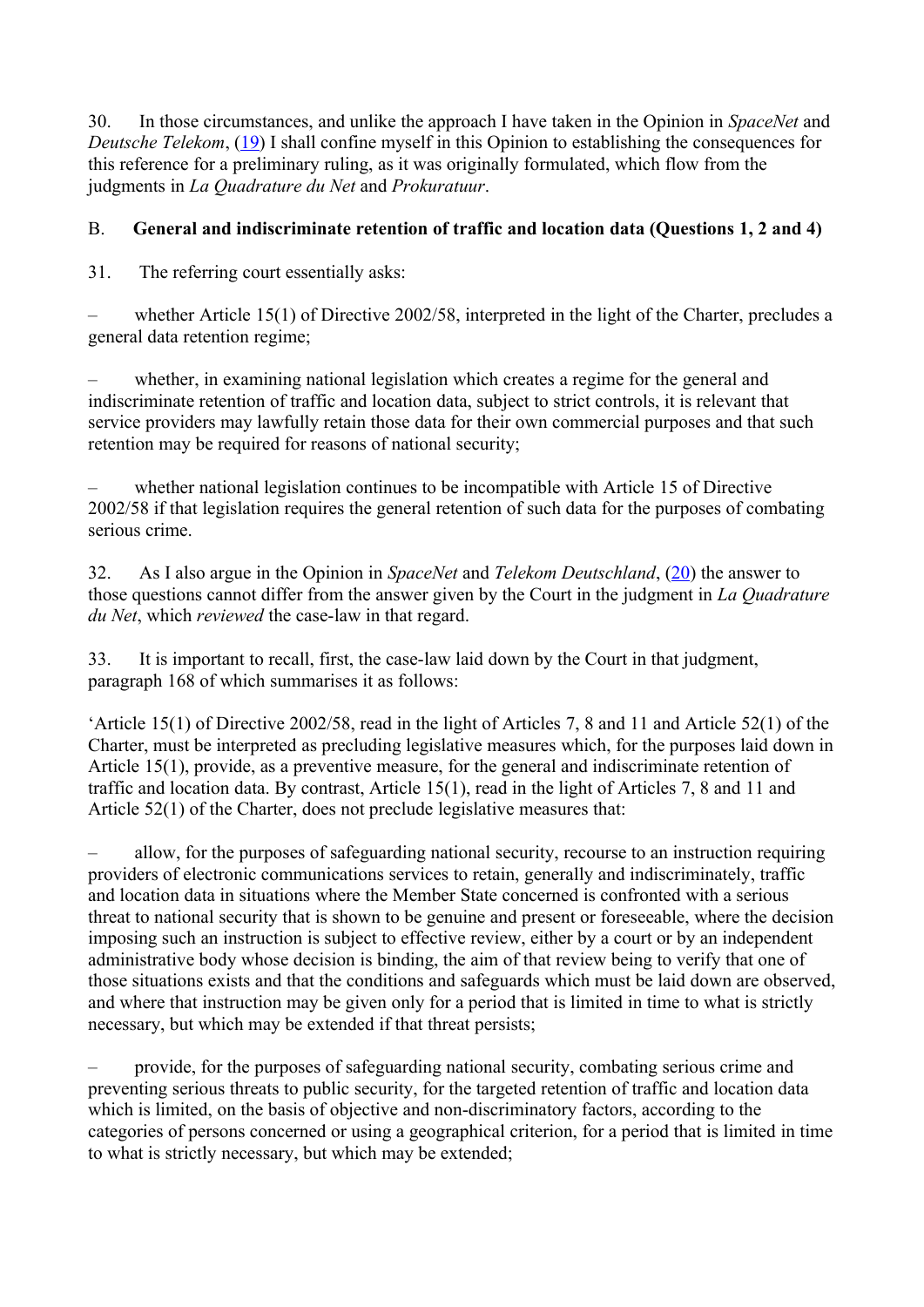– provide, for the purposes of safeguarding national security, combating serious crime and preventing serious threats to public security, for the general and indiscriminate retention of IP addresses assigned to the source of an internet connection for a period that is limited in time to what is strictly necessary;

– provide, for the purposes of safeguarding national security, combating crime and safeguarding public security, for the general and indiscriminate retention of data relating to the civil identity of users of electronic communications systems;

– allow, for the purposes of combating serious crime and, a fortiori, safeguarding national security, recourse to an instruction requiring providers of electronic communications services, by means of a decision of the competent authority that is subject to effective judicial review, to undertake, for a specified period of time, the expedited retention of traffic and location data in the possession of those service providers,

provided that those measures ensure, by means of clear and precise rules, that the retention of data at issue is subject to compliance with the applicable substantive and procedural conditions and that the persons concerned have effective safeguards against the risks of abuse.'

34. The central idea of the Court's case-law in relation to Directive 2002/58 is that the users of electronic communications services are entitled to expect, in principle, that their communications and data relating thereto will remain anonymous and may not be recorded, unless they have agreed otherwise. (21)

35. Article 15(1) of Directive 2002/58 permits exceptions to the obligation to ensure the confidentiality of personal data and to the corresponding obligations. The judgment in *La Quadrature du Net* examines at length the balance struck between those exceptions and the fundamental rights whose exercise may be affected. (22)

36. According to the Court, the general and indiscriminate retention of traffic and location data can be justified only by the objective of safeguarding national security, the importance of which 'goes beyond that of the other objectives referred to in Article 15(1) of Directive 2002/58'. (23)

37. In that case (national security), the Court held that Article 15(1) of Directive 2002/58, read in the light of Articles 7, 8 and 11 and Article 52(1) of the Charter, 'does not, in principle, preclude *a legislative measure which permits the competent authorities to order* providers of electronic communications services *to retain* traffic and location data of all users of electronic communications systems *for a limited period of time*, as long as there are sufficiently solid grounds for considering that the Member State concerned is confronted with a serious threat … to national security which is shown to be genuine and present or foreseeable'. (24)

38. Admittedly, those requirements lead to a more rigorous and stricter regime than that which follows from the case-law of the European Court of Human Rights (ECtHR) in relation to Article 8 of the European Convention for the Protection of Human Rights and Fundamental Freedoms (ECHR). The fact that 'the meaning and scope' of the rights in the Charter which correspond to rights in the ECHR must be the same as those laid down by the ECHR does not prevent EU law from providing more extensive protection, in accordance with Article 52(3) *in fine* of the Charter.

39. Moreover, the case-law of the ECtHR in its judgments of 25 May 2021, *Big Brother Watch and Others v. United Kingdom* (25) and *Centrum för Rätvisa v. Sweden*, (26) and of 4 December 2015, *Zakharov v. Russia*, (27) concerns situations which, as was the prevailing view at the hearing,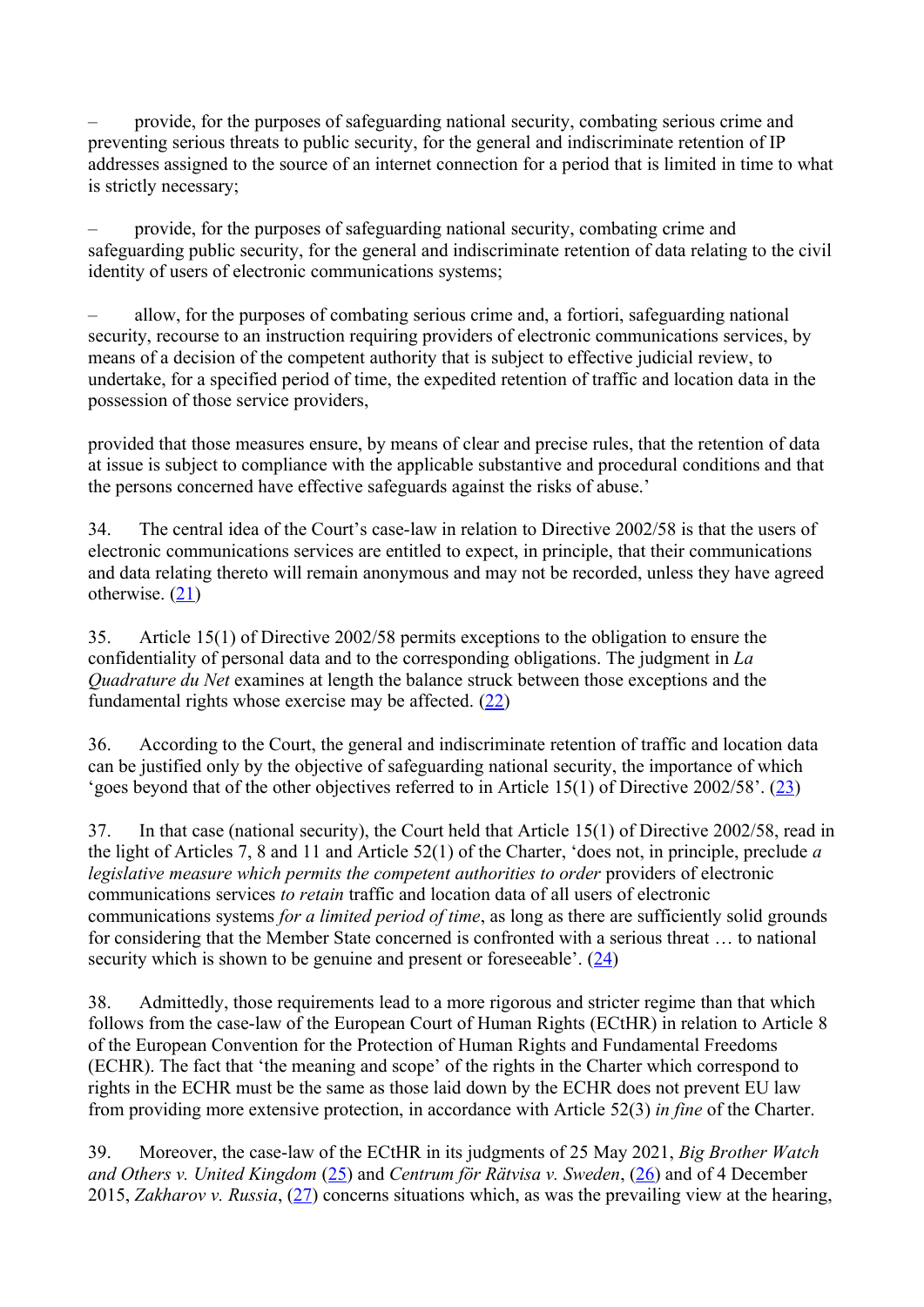are not comparable to that at issue in this reference for a preliminary ruling. The solution to these must be sought by applying national provisions which are deemed to be consistent with the *exhaustive* rules laid down in Directive 2002/58, as interpreted by the Court.

40. Whatever the view regarding reliance on national security, in the judgment in *La Quadrature du Net*, as a ground for lifting, under certain conditions, the prohibition on the general and indiscriminate retention of traffic and location data (in my opinion, the limits set by the Court are excessively broad), the requirements set out in paragraphs 137 to 139 of that judgment must be met.

41. In any other circumstances, it will be necessary to consider whether the national legislation is underpinned by sufficiently *selective* criteria such that it complies with the conditions which, in accordance with the case-law of the Court, can justify a particularly serious interference with the fundamental rights concerned, such as the retention of data.

42. There would be a failure to respect the meaning of the judgment in *La Quadrature du Net* if the statements made therein concerning national security could be applied to offences, including serious offences, which do not threaten national security but rather public security and other interests protected by law.

43. This is why the Court carefully differentiated between national legislative measures which provide for the preventive, general and indiscriminate retention of traffic and location data in order to safeguard national security (paragraphs 134 to 139 of the judgment in *La Quadrature du Net*) and measures for combating crime and safeguarding public security (paragraphs 140 to 151 of that judgment). The two types of measure cannot have the same scope or else that distinction would be rendered meaningless.

44. Measures providing for the retention of traffic and location data for the purposes of combating serious crime are, I repeat, set out in paragraphs 140 to 151 of the judgment in *La Quadrature du Net*. In addition to these, and having the same purpose, are measures authorising the preventive retention of IP addresses and of data relating to a person's civil identity (paragraphs 152 to 159 of that judgment) and the 'expedited retention' of traffic and location data (paragraphs 160 to 166 of that judgment).

45. The referring court asks, in particular, about the effect of 'the fact that data may be retained lawfully by service providers for their own commercial purposes, and may be required to be retained for reasons of national security excluded from the provisions of [Directive 2002/58]'.

46. The judgment in *La Quadrature du Net* links the data which those operators store for commercial purposes with the purpose for which the data were collected and only permits the 'expedited retention' of those data in the terms set out in paragraphs 160 to 166 of that judgment, cited above.

47. National security requirements permit, in the manner and subject to the guarantees and restrictions set out in the judgment in *La Quadrature du Net*, the general and indiscriminate retention of traffic and location data. However, the same does not occur in relation to the aim of prosecuting offences, including serious offences, as referred to in Section 6(1)(a) of the 2011 Act, with which the reference for a preliminary ruling is concerned.

48. As regards the difficulties created by the *targeted retention* of traffic and location data, (28) I refer, in addition, to points 43 to 50 of my Opinion in *SpaceNet* and *Telekom Deutschland*.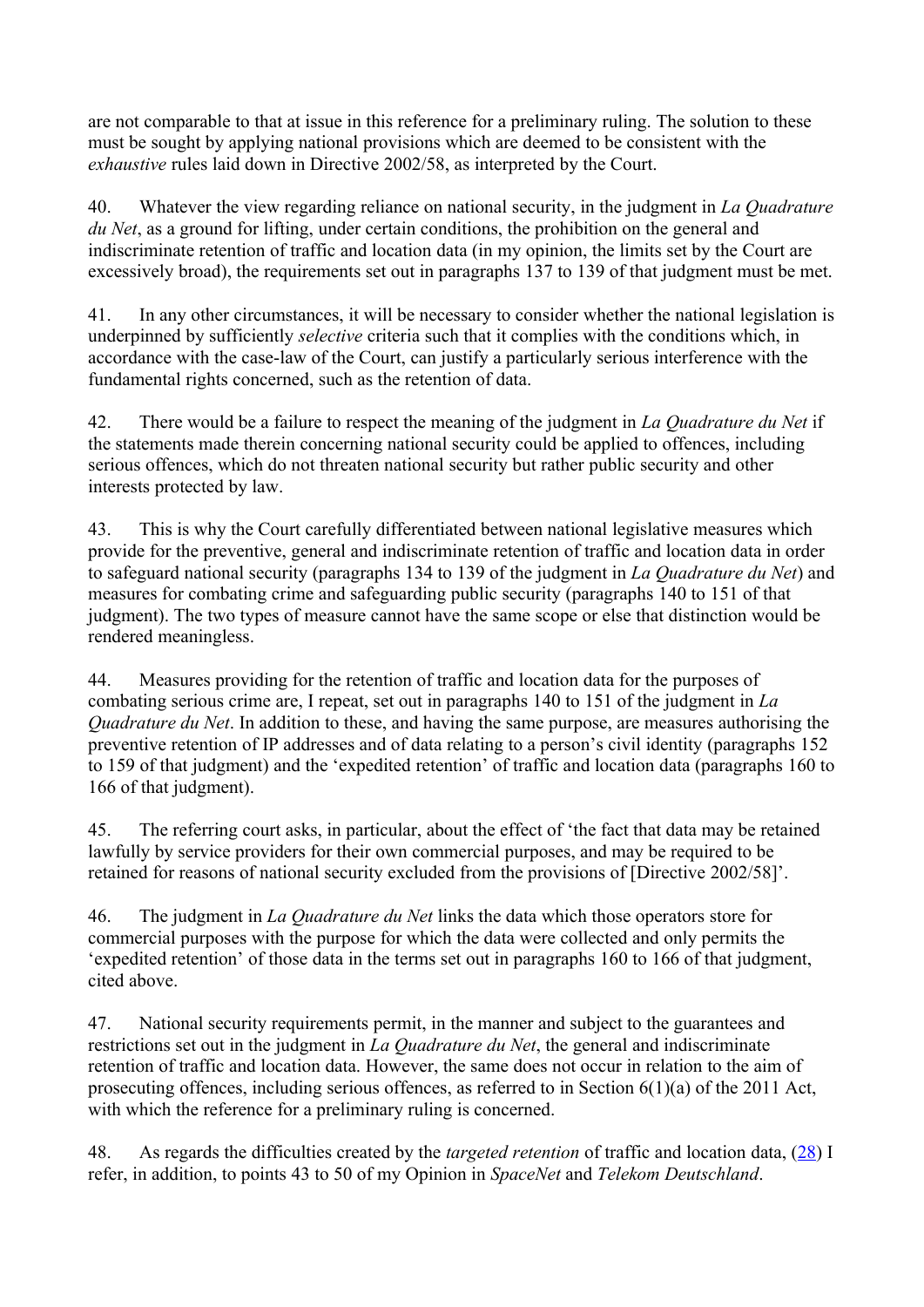49. Since the Court cannot be asked to take on a regulatory role and spell out which categories of data can be retained and for how long,  $(29)$  nor would it be appropriate for the Court, when interpreting Article 15(1) of Directive 2002/58, to take on the role of legislature by inserting into that provision intermediate categories between national security and public security, in order to apply to the latter the requirements attached to the former.

50. As the Court has held, 'the list of objectives set out in the first sentence of Article 15(1) of that directive is exhaustive, as a result of which a legislative measure adopted under that provision must correspond, genuinely and strictly, to one of those objectives'. (30)

51. The proposal that the Commission put forward at the hearing  $(31)$  (the introduction of a *tertium genus* of infringements) would extend to the point of uncertainty the sole ground capable of justifying the general and indiscriminate retention of traffic and location data (national security), placing threats to national security on the same footing as threats resulting from serious crime.

52. The difficulties which were made clear when this was debated at the hearing, in relation to defining the offences that could make up that *tertium genus*, confirm that that is not a task to be carried out by a court.

53. It should also be noted that, in describing 'activities capable of seriously destabilising the … structures of a country' and which, to that extent, jeopardise 'the essential functions of the State and the fundamental interests of society', the Court has referred to 'the fundamental constitutional, political, economic or social structures' of that country. (32)

54. On that basis, the Irish legislation described by the referring court does not differ significantly from the legislation examined in the proceedings giving rise to the judgment in *La Quadrature du Net*. Whatever the rules for access to data laid down in the 2011 Act (which are the subject of Question 3) are, the rules on data retention laid down in that Act are similar to those analysed in that judgment and therefore they also infringe Article 15(1) of Directive 2002/58.

55. The Irish legislation, for reasons which go further than those attached to the safeguarding of national security, allows the preventive, general and indiscriminate retention of the traffic and location data of all subscribers for a period of two years.

56. In summary, I suggest that Questions 1, 2 and 4 referred by the Supreme Court should be answered in the same terms as the ruling given by the Court in *La Quadrature du Net*.

## C. **Access to retained data (Question 3)**

57. The referring court asks what criteria it should take into account in order to determine whether the national rules on access to retained data provide for the prior scrutiny required by the case-law of the Court, or whether an *ex post* judicial or independent scrutiny would suffice.

58. The judgment in *Prokuratuur* also responded to that question. In order to ensure compliance with the conditions to be satisfied by legislation governing access to retained data,  $(33)$  'it is essential that access of the competent national authorities to retained data be subject to a *prior review* carried out either by a court or by an independent administrative body, and that the decision of that court or body be made following a reasoned request by those authorities submitted, inter alia, within the framework of procedures for the prevention, detection or prosecution of crime'. (34)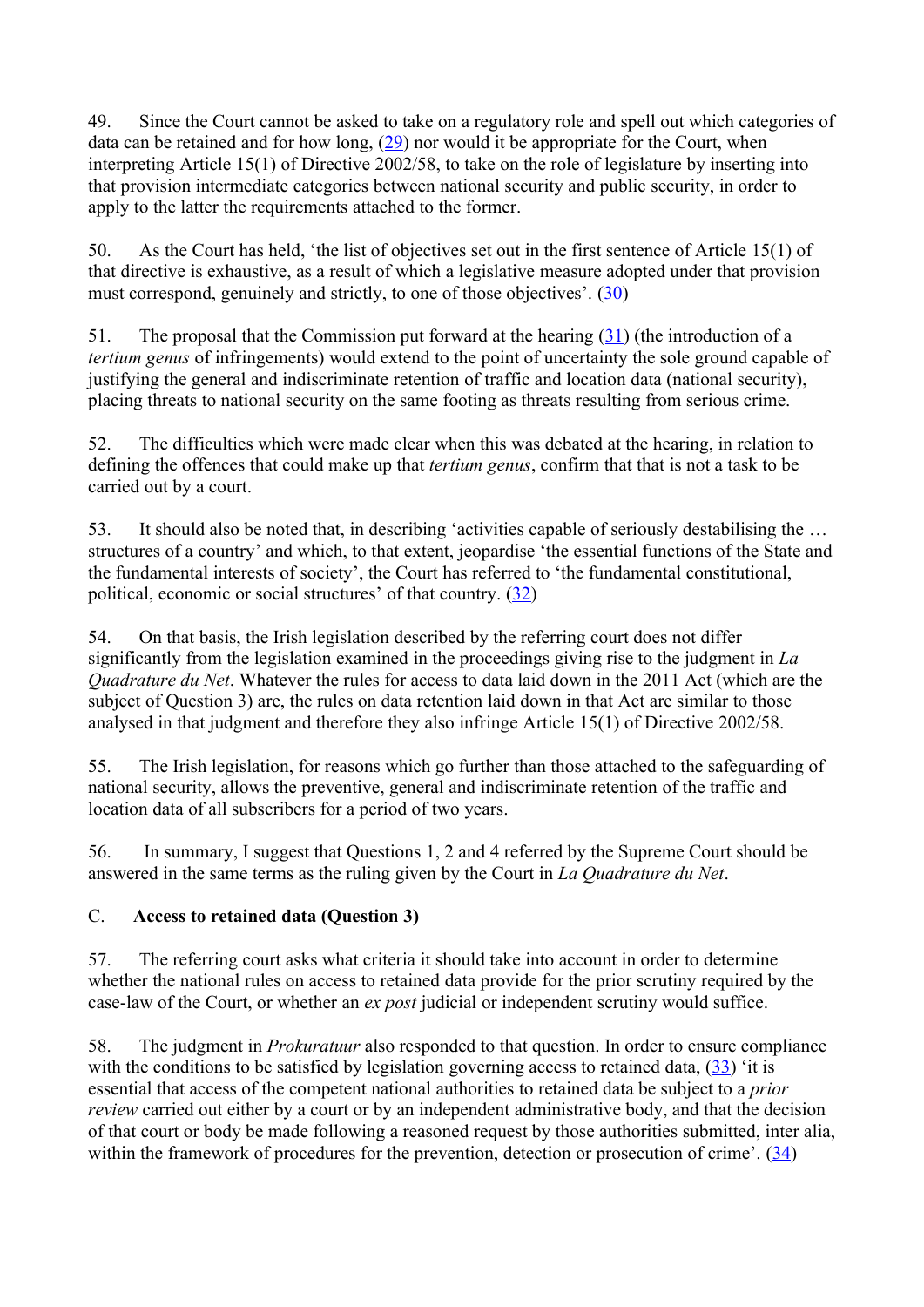59. The Court held that 'one of the requirements for that prior review is that the court or body entrusted with carrying it out must have all the powers and provide all the guarantees necessary in order to reconcile the various interests and rights at issue. As regards a criminal investigation in particular, it is a requirement of such a review that that court or body must be able to strike a fair balance between, on the one hand, the interests relating to the needs of the investigation in the context of combating crime and, on the other, the fundamental rights to privacy and protection of personal data of the persons whose data are concerned by the access'. (35)

60. If the prior review is entrusted to an independent authority, that authority 'must have a status enabling it to act objectively and impartially when carrying out its duties and must, for that purpose, be free from any external influence'. (36)

61. Specifically, 'the requirement of independence that has to be satisfied by the authority entrusted with carrying out the prior review … means that that authority must be a third party in relation to the authority which requests access to the data, in order that the former is able to carry out the review objectively and impartially and free from any external influence. In particular, in the criminal field, … the requirement of independence entails that the authority entrusted with the prior review, first, must not be involved in the conduct of the criminal investigation in question and, second, has a neutral stance vis-à-vis the parties to the criminal proceedings'. (37)

62. According to the description of the Irish provisions provided by the referring court, access to retained data does not appear to be subject to prior review by a court or an independent authority and is instead at the discretion of a Garda officer of a certain rank, who decides whether or not to submit the request to the service providers.

63. It is for the referring court to examine whether the officer to whom the national legislation entrusts the prior review of access to retained traffic and location data has the status of an 'independent authority' and the nature of a 'third party', as required by the case-law of the Court of Justice.

64. In conducting that examination, the competent court must bear in mind that, in the judgment in *Prokuratuur*, it was held that a public prosecutor's office of a Member State does not have the attributes of independence or of a 'third party' where it also carries out investigative functions in criminal proceedings.

65. As regards the possibility of conducting the review mentioned by the referring court *ex post*, the judgment in *Prokuratuur* also provides the (negative) answer:

– 'the lack of a review by an independent authority may [not] be made up for by a subsequent review carried out by a court as to whether a national authority's access to traffic and location data was lawful';

– 'the independent review must take place before any access, except in the event of duly justified urgency, in which case the review must take place within a short time'. (38)

## D. **The possibility of limiting in time the effects of a declaration of incompatibility of the national provision with EU law (Questions 5 and 6)**

66. Lastly, the Supreme Court asks whether: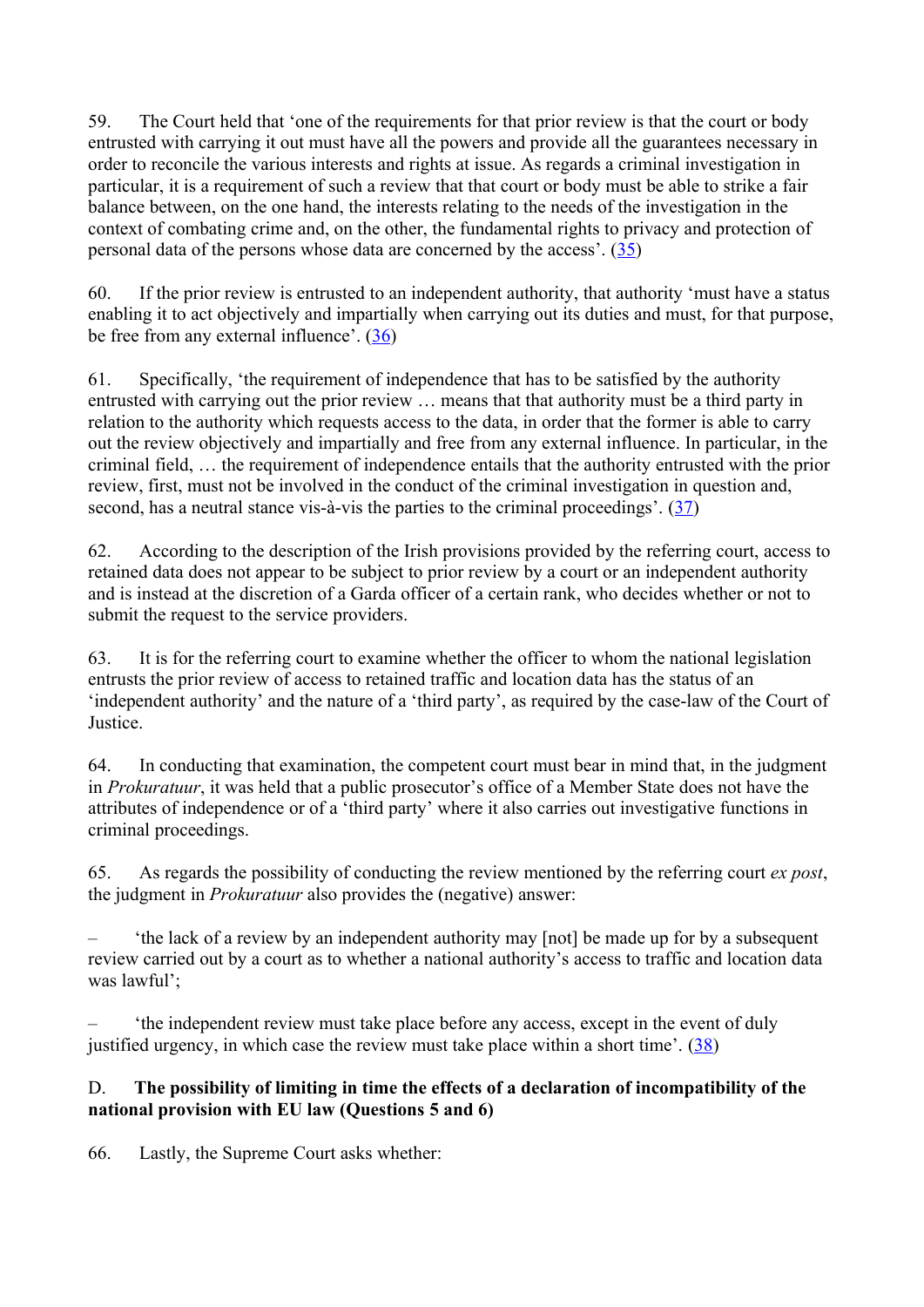– it is entitled to limit the temporal effect of a declaration of incompatibility of the national provision with Article 15 of Directive 2002/58, where failure to do so would result in 'chaos and damage to the public interest';

– it may, having been invited to disapply the national provision enacted to transpose the provisions of a directive, refuse to do so or limit its declaration to the period after the judgment of the Court of Justice of 8 April 2014, (39) which declared that Directive 2006/24 was invalid.

67. The answers to those questions are, once again, found in the judgment in *La Quadrature du Net*, which followed the traditional case-law in that respect.

68. In Case C-520/18, the Cour Constitutionnelle (Constitutional Court, Belgium) referred to the Court of Justice a question similar to that referred by the Irish Supreme Court in this reference for preliminary ruling. (40)

69. In responding to that question in the judgment in *La Quadrature du Net*, the Court, after recalling the requirements flowing from the principle of the primacy of EU law (paragraphs 214 and 215), reproduced its statement of the law regarding the limitation of the effects of its judgments: 'Only the Court may, in exceptional cases, on the basis of overriding considerations of legal certainty, allow the temporary suspension of the ousting effect of a rule of EU law with respect to national law that is contrary thereto. Such a restriction on the temporal effects of the interpretation of that [EU] law, made by the Court, may be granted only in the actual judgment ruling upon the interpretation requested'. (41)

70. Immediately afterwards, the Court stated that, 'unlike a breach of a procedural obligation such as the prior assessment of the impact of a project in the specific field of environmental protection, a failure to comply with Article 15(1) of Directive 2002/58, read in the light of Articles 7, 8 and 11 and Article 52(1) of the Charter, cannot be remedied by a procedure comparable to the procedure referred to in the preceding paragraph. Maintaining the effects of national legislation such as that at issue in the main proceedings would mean that the legislation would continue to impose on providers of electronic communications services obligations which are contrary to EU law and which seriously interfere with the fundamental rights of the persons whose data has been retained.' (42)

71. On that basis, the Court concluded that 'the referring court cannot apply a provision of national law empowering it to limit the temporal effects of a declaration of illegality which it is bound to make under that law in respect of the national legislation at issue in the main proceedings'.  $(43)$ 

72. Those considerations are fully applicable to Questions 5 and 6 referred by the Supreme Court.

73. First, it is immaterial that the national legislation at issue was enacted for the purpose of transposing Directive 2006/24 into national law. What matters in that regard is that the national provision complies in terms of its content with EU law as a whole, which is not the case here.

74. Where the Court has declared a directive to be invalid on the grounds that it is incompatible with substantive provisions of the Treaties, that incompatibility with primary EU law also applies to national provisions which merely give effect to that directive.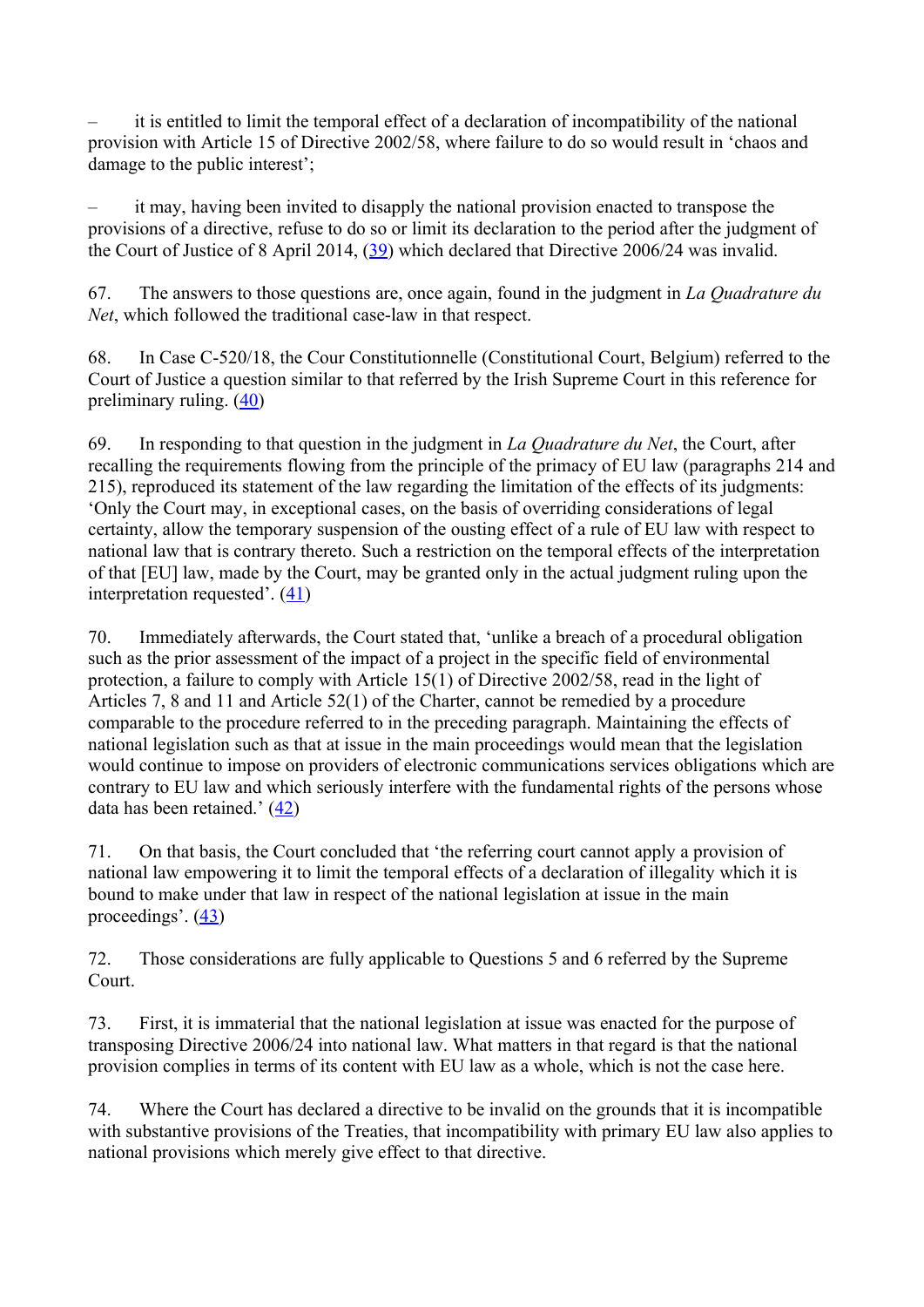75. The referring court states that the 2011 Act was enacted to comply with Article 288 TFEU, by transposing Directive 2006/24 into Irish law. Nobody disputes that this is the case but, as I have just observed, what is relevant here is that that directive was invalid from the outset (this was the finding in the *Digital Rights* judgment), since it amounted to disproportionate interference with the rights recognised by Articles 7 and 8 of the Charter, and that the retention of traffic and location data must be governed by Directive 2002/58, as interpreted by the Court of Justice.

76. Second, it is well known that preliminary rulings on interpretation given by the Court of Justice produce effects from the time when the provision of EU law interpreted came into force.  $(44)$ 

77. While the temporal limitation of the effects of the interpretation of EU law given by the Court of Justice can be allowed only in the judgment ruling on the interpretation sought, it should be recalled that that did not occur in the *Digital Rights* judgment, which the referring court cites.

78. Nor did it occur in:

– the judgment in *Tele2 Sverige*, given on 21 December 2016, which interpreted Directive 2002/58, declaring that it precluded national legislation which, for the purpose of fighting serious crime, provides for general and indiscriminate retention of traffic and location data;

– the judgment in *La Quadrature du Net*, which, on 6 October 2020, again confirmed the interpretation of Directive 2002/58, in the manner described above.

79. Third, this reference does not address the difficulties linked to the exclusion of evidence in criminal proceedings brought against an individual who was convicted of murder. Rather, this case concerns *civil* proceedings (as the Supreme Court describes them) which have to be resolved by an objective comparison of national law with EU law.

80. This is emphasised by the national court: 'In the appeal currently before this Court [the Supreme Court], the only issue is whether the High Court was correct in determining that s.  $6(1)(a)$ of the [2011 Act] is inconsistent with EU law'.  $(45)$ 

81. The reply to the 'only issue' is that Section 6(1)(a) of the 2011 Act does not comply with EU law and that there are no reasons to delay the effects of the judgment which must make that finding.

## V. **Conclusion**

82. In the light of the foregoing considerations, I suggest that the Court of Justice reply as follows to the Supreme Court (Ireland):

1. Article 15(1) of Directive 2002/58/EC of the European Parliament and of the Council of 12 July 2002 concerning the processing of personal data and the protection of privacy in the electronic communications sector (Directive on privacy and electronic communications), as amended by Directive 2009/136/EC of the European Parliament and of the Council of 25 November 2009, read in the light of Articles 7, 8, 11 and 52(1) of the Charter of Fundamental Rights of the European Union and Article 4(2) TEU, is to be interpreted as meaning that it precludes national legislation which:

– requires providers of publicly available electronic communications services to retain, on a preventive, general and indiscriminate basis, the traffic and location data of end users of those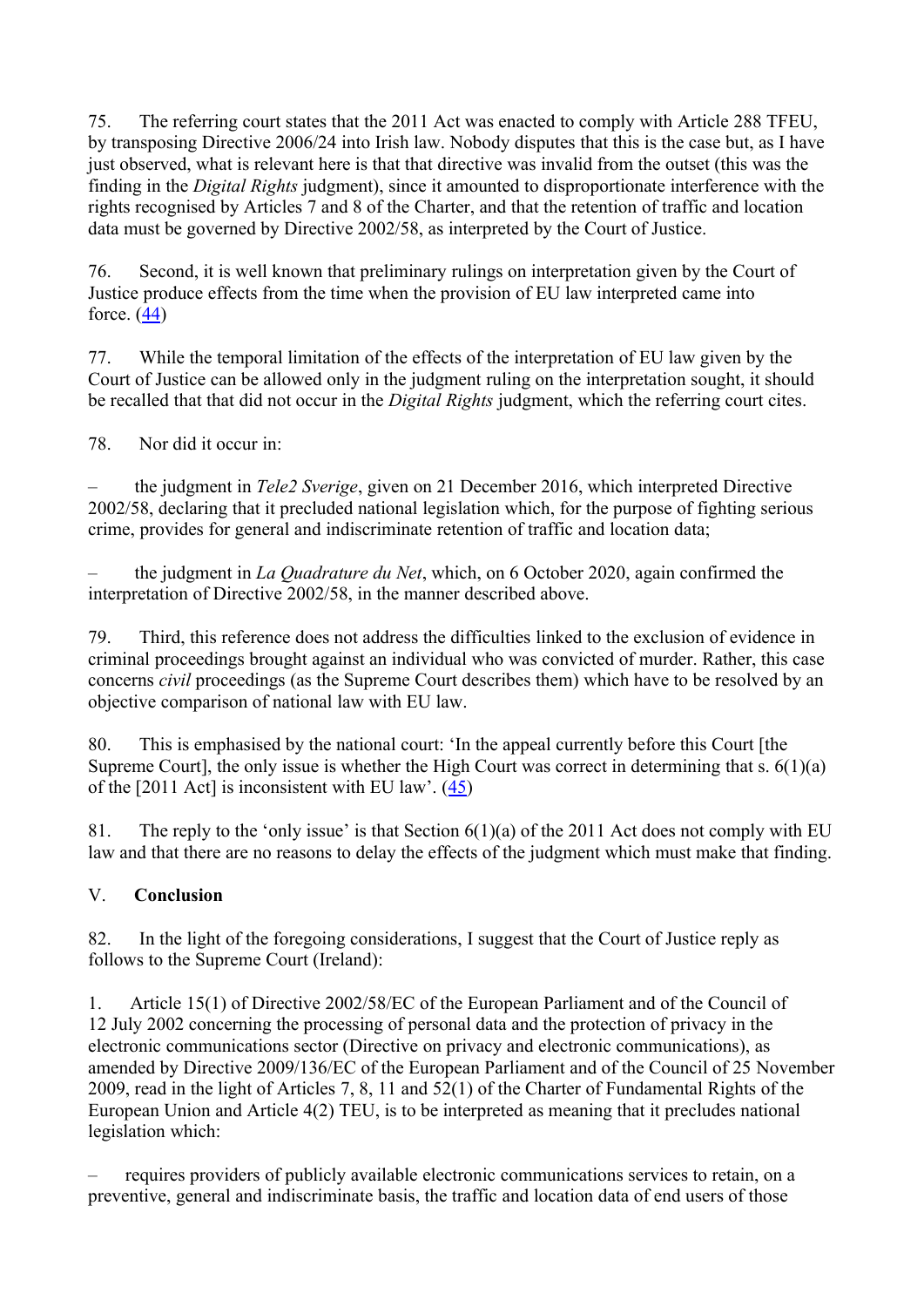services for purposes other than the safeguarding of national security against a threat which is shown to be genuine and present or foreseeable;

– does not make access by the competent authorities to retained traffic and location data subject to a prior review carried out either by a court or by an independent administrative body.

2. A national court may not limit in time the effects of a declaration of illegality of domestic legislation which imposes on suppliers of electronic communications services, with a view to, inter alia, safeguarding national security and combating crime, an obligation requiring the general and indiscriminate retention of traffic and location data that is incompatible with Article 15(1) of Directive 2002/58, read in the light of Articles 7, 8, 11 and 52(1) of the Charter of Fundamental Rights.

1 Original language: Spanish.

2 'Opinion in *SpaceNet* and *Telekom Deutschland*'.

 $\frac{3}{2}$  (EU:C:2020:6).

4 'Opinion in *Ordre des barreaux francophones et germanophone*' (C-520/18, EU:C:2020:7).

5 Cases C-293/12 and C-594/12, EU:C:2014/238; 'the *Digital Rights* judgment'.

6 Directive of the European Parliament and of the Council of 15 March 2006 on the retention of data generated or processed in connection with the provision of publicly available electronic communications services or of public communications networks and amending Directive 2002/58/EC (OJ 2006 L 105, p. 54).

7 Cases C-203/15 and C-698/15, EU:C:2016:970; 'judgment in *Tele2 Sverige*'.

8 Directive of the European Parliament and of the Council of 12 July 2002 concerning the processing of personal data and the protection of privacy in the electronic communications sector (Directive on privacy and electronic communications) (OJ 2002 L 201, p. 37), as amended by Directive 2009/136/EC of the European Parliament and of the Council of 25 November 2009 (OJ 2009 L 337, p. 11).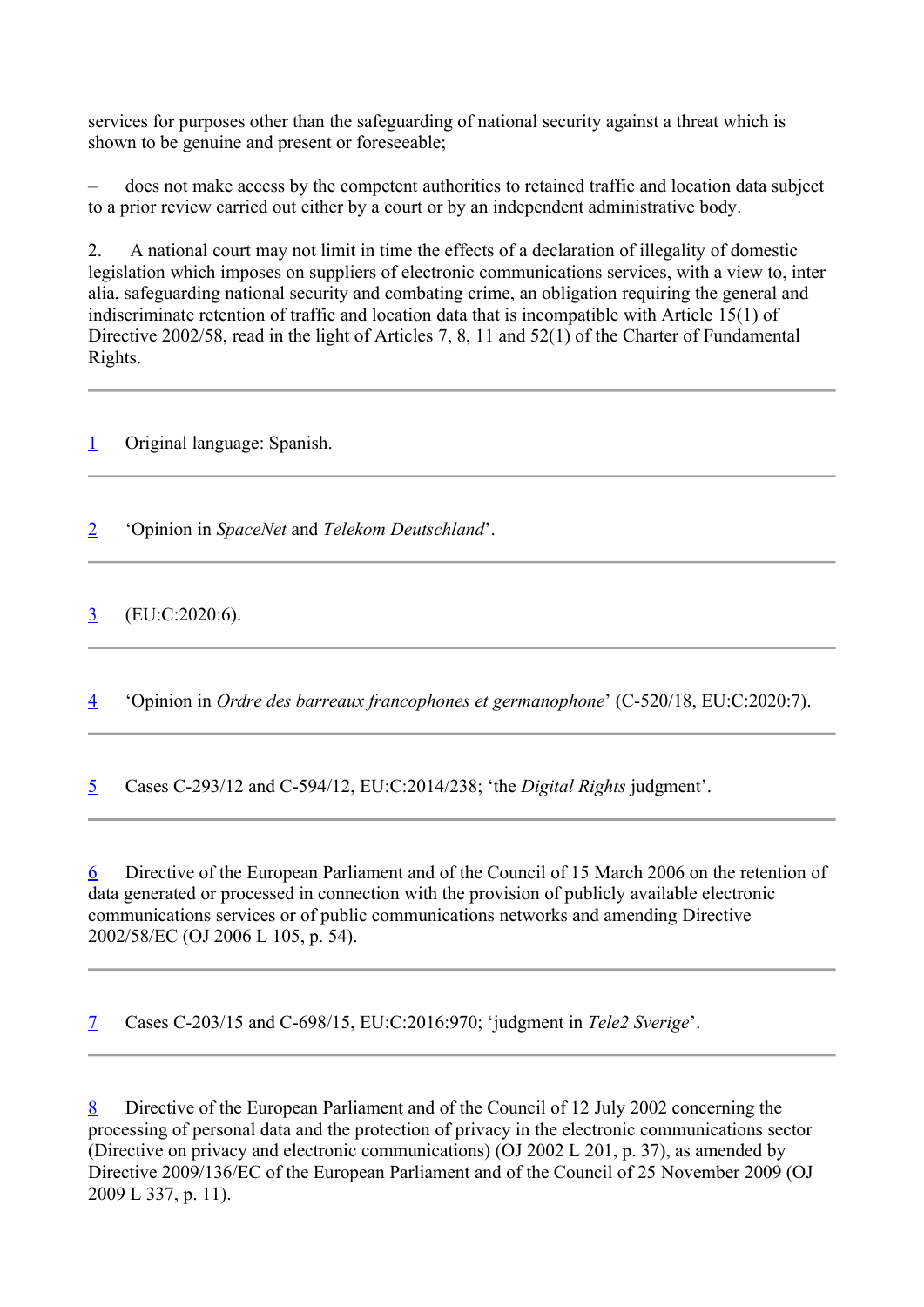9 Case C-207/16, (EU:C:2018:788).

10 C-623/17, EU:C:2020:790.

11 C-511/18, C-512/18 and C-520/18, EU:C:2020:791; 'judgment in *La Quadrature du Net'*.

12 Point 25 et seq. of this Opinion.

13 Directive of the European Parliament and of the Council of 24 October 1995 on the protection of individuals with regard to the processing of personal data and on the free movement of such data (OJ 1995 L 281, p. 31).

14 See point 80 of this Opinion.

15 Point 25 et seq. of this Opinion.

16 Case C-746/18, EU:C:2021:152; 'judgment in *Prokuratuur*'. That judgment was discussed at the hearing.

17 Those were the words used by the Supreme Court in the letter received by the Registry on 27 October 2020, in reply to the Court of Justice's formal letter asking it to state whether it was continuing with the request for a preliminary ruling following the judgment in *La Quadrature du Net*.

18 In the absence of another explanation, those 'situations' must be taken to be those relating to the facts adjudicated on and the applicable national provisions.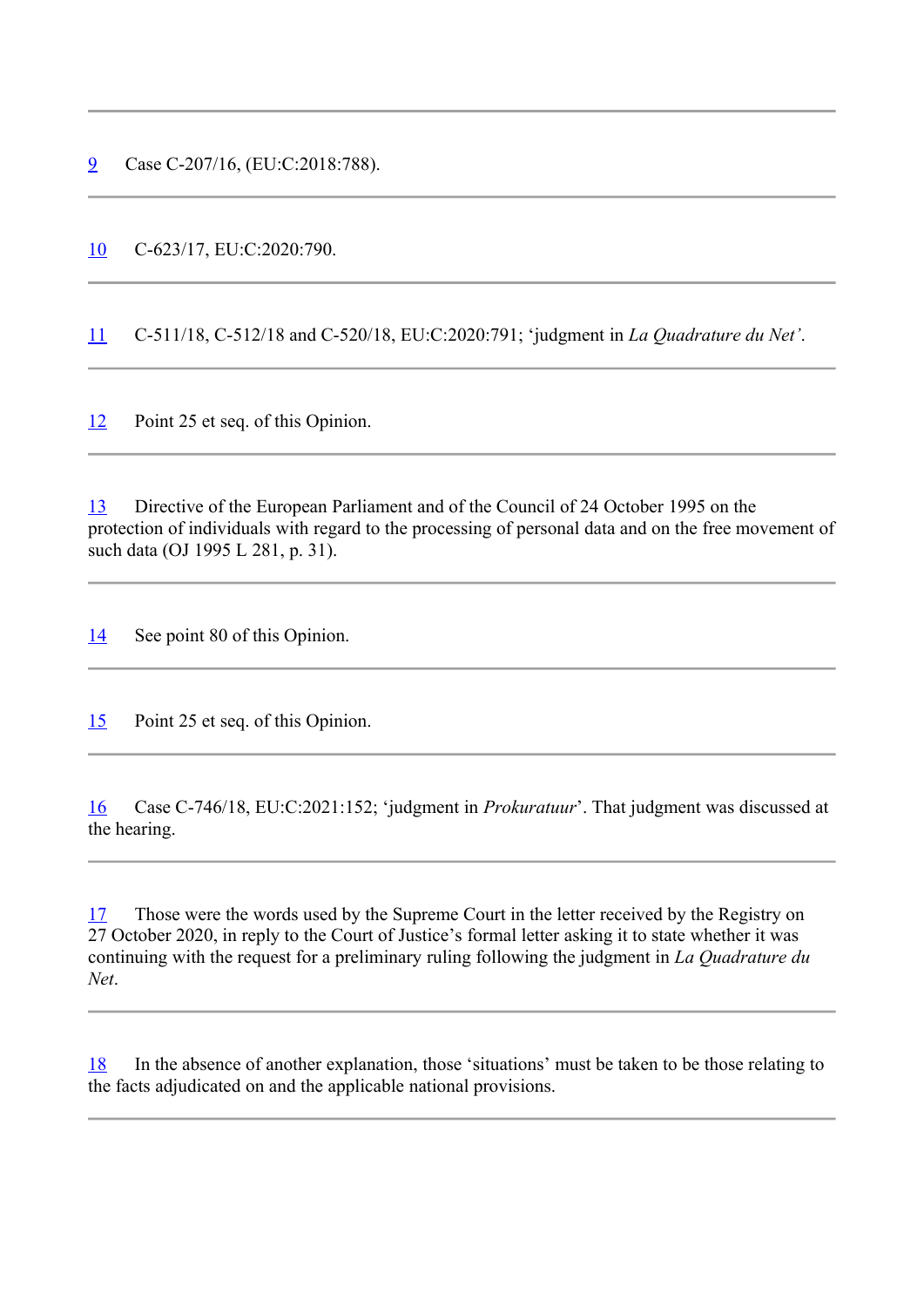19 The Bundesverwaltungsgericht (Federal Administrative Court, Germany) explained the differences between German national law and the national law examined in the judgment in *La Quadrature du Net* and asked the Court of Justice to give a ruling in the light of those differences.

20 Points 33 to 41 below reproduce the corresponding points of that Opinion.

21 Judgment in *La Quadrature du Net*, paragraph 109.

22 Ibid., paragraphs 111 to 133.

23 Ibid., paragraph 136.

24 Ibid., paragraph 137 (italics added). The Court goes on to state that that is the case 'even if such a measure is applied indiscriminately to all users of electronic communications systems, without there being at first sight any connection ... with a threat to the national security of that Member State', in which case it must 'be considered that the existence of that threat is, in itself, capable of establishing that connection' (loc. ult. cit.).

25 CE:ECHR:2021:0525JUD005817013.

26 CE:ECHR:2021:0525JUD003525208.

27 CE:ECHR:2015:1204JUD004714306.

28 Judgment in *La Quadrature du Net*, paragraph 147: 'Article 15(1) of Directive 2002/58, read in the light of Articles 7, 8 and 11 and Article 52(1) of the Charter, does not prevent a Member State from adopting legislation permitting, as a preventive measure, the *targeted retention* of traffic and location data for the purposes of combating serious crime, preventing serious threats to public security and equally of safeguarding national security, provided that such retention is limited, with respect to the categories of data to be retained, the means of communication affected, the persons concerned and the retention period adopted, to what is strictly necessary'. Italics added.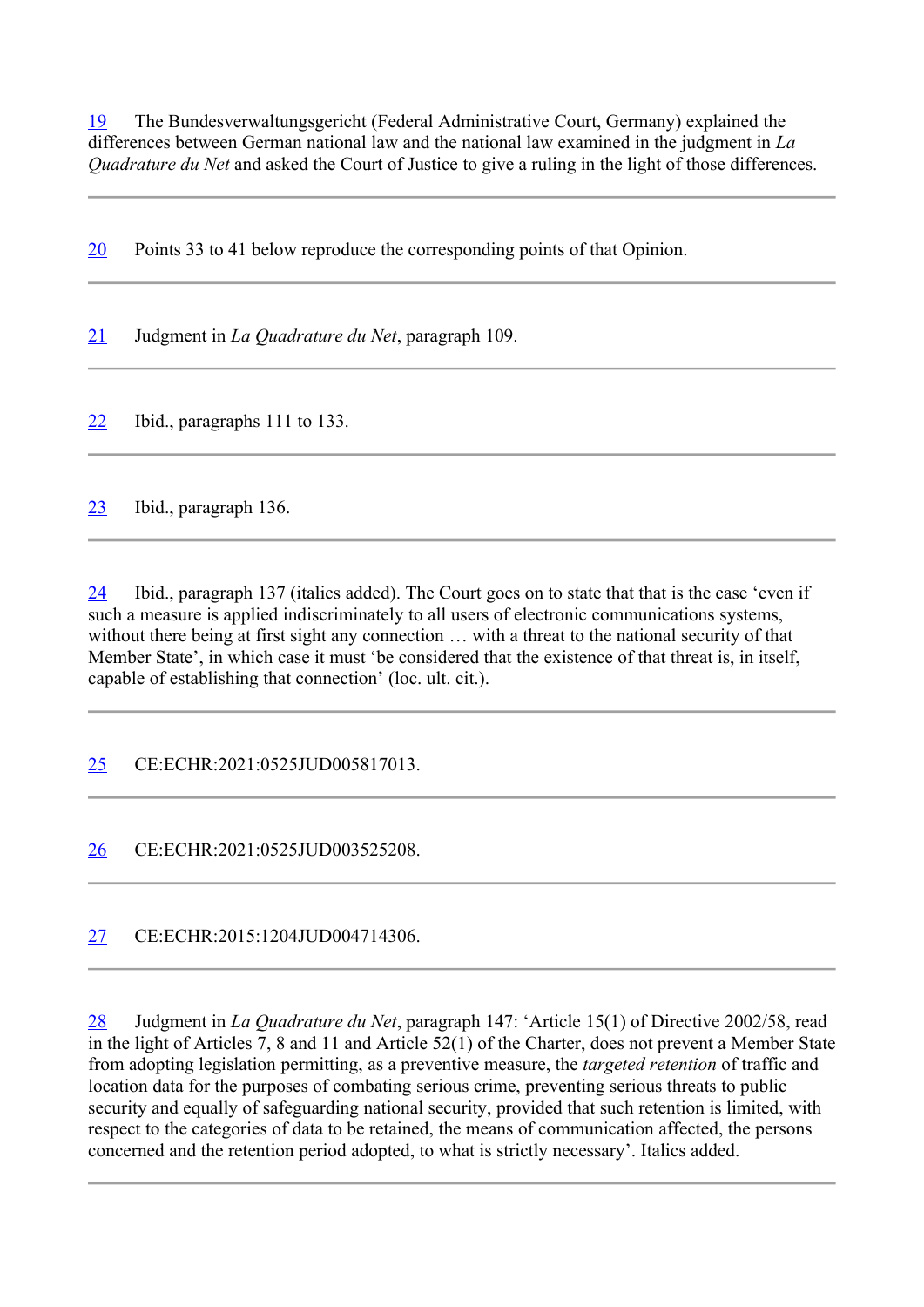29 Opinion in *Ordre des barreaux francophones et germanophone* (C-520/18, EU:C:2020:7, point 101).

30 Judgment in *La Quadrature du Net*, paragraph 112 and the case-law cited**.**

31 Supported by many of the governments which entered an appearance.

32 Paragraph 135 of the judgment in *La Quadrature du Net*.

33 Legislation which 'must be based on objective criteria in order to define the circumstances and conditions under which the competent national authorities are to be granted access to the data in question. In that regard, such access can, as a general rule, be granted, in relation to the objective of fighting crime, only to the data of individuals suspected of planning, committing or having committed a serious crime or of being implicated in one way or another in such a crime. However, in particular situations, where for example vital national security, defence or public security interests are threatened by terrorist activities, access to the data of other persons might also be granted where there is objective evidence from which it can be deduced that that data might, in a specific case, make an effective contribution to combating such activities'. Judgment in *Prokuratuur*, paragraph 50.

34 Judgment in *Prokuratuur*, paragraph 51, italics added. That paragraph states that, in line with the judgment in *La Quadrature du Net*, paragraph 189, 'in cases of duly justified urgency, the review must take place within a short time'.

35 Ibid., paragraph 52.

36 Ibid., paragraph 53.

37 Ibid., paragraph 54.

38 Ibid., paragraph 58.